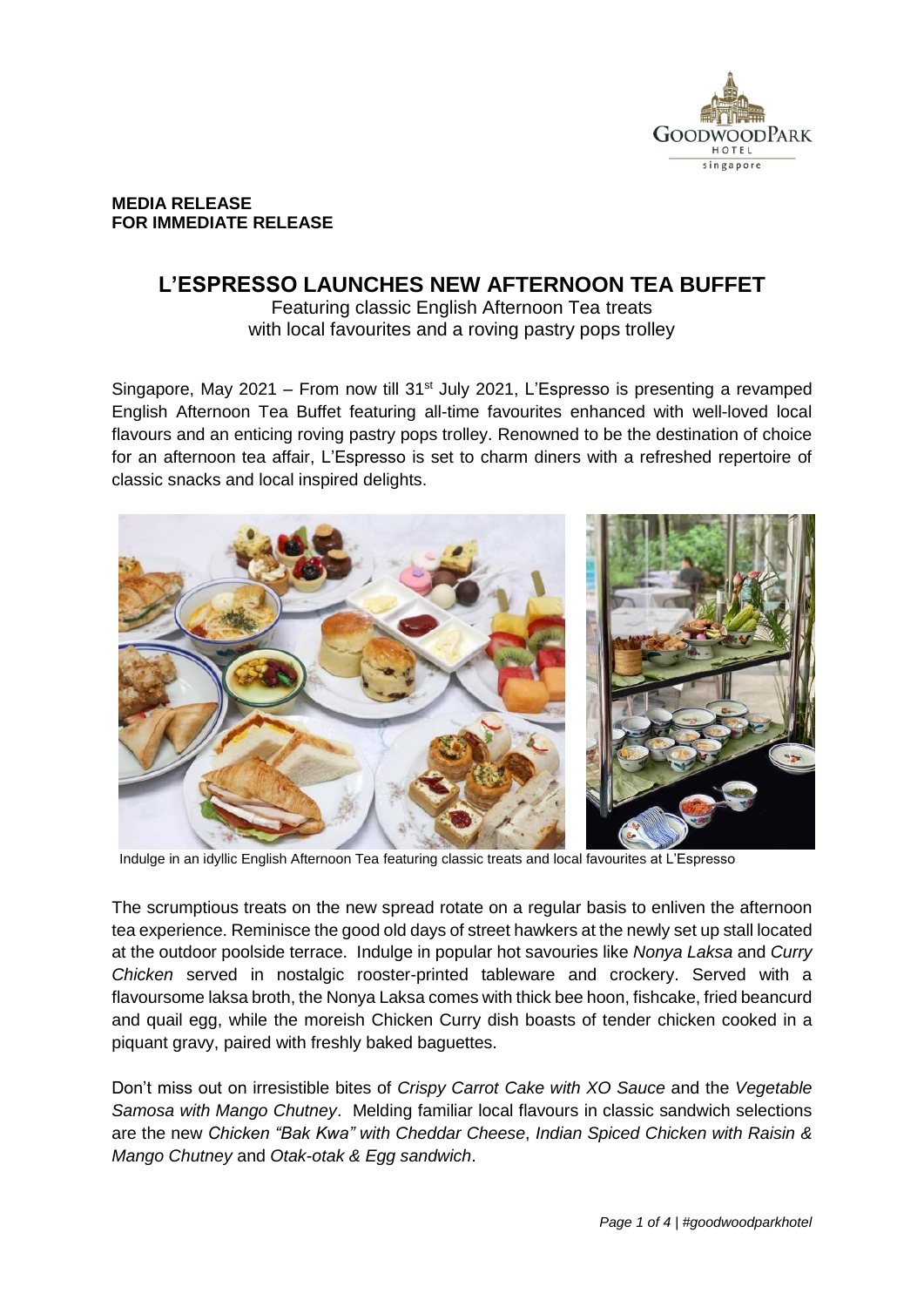

Alongside the new local favourites are delectable classic English afternoon tea snacks such as scones with jam and clotted cream, dainty sandwiches, cheese platters, charcuteries, salads, bread and butter pudding, soups and hearty hot savouries. The dessert spread continues to enchant with their variety of sweets such as ice cream, petite cakes, tarts, fresh fruits and local inspired treats like chendol panna cotta. Guests can also look forward to a new roving trolley featuring three types of attractive pastry pops.

Complete the afternoon tea tradition with L'Espresso's extensive selection of classic and unique blend of TWG teas, offered alongside beverages and coffee such as ice lemon tea and hot chocolate.

**Toast to the new Sundays at L'Espresso**. Relish in the unlimited pouring of red and white wine, sparkling wine, Gordon Gin and Smirnoff Vodka at a supplement of \$48++ per adult with every order of the English Afternoon Tea Buffet with Local Favourites.

L'Espresso has also extended their operation hours.

From Monday to Friday:

- 1<sup>st</sup> seating from 12pm to 2.30pm
- 2<sup>nd</sup> seating from 3pm to 5.30pm

Saturday, Sunday and Public Holidays:

- 1<sup>st</sup> seating from 11am to 1pm
- 2<sup>nd</sup> seating from 1.30pm to 3.30pm
- 3<sup>rd</sup> seating from 4pm to 6pm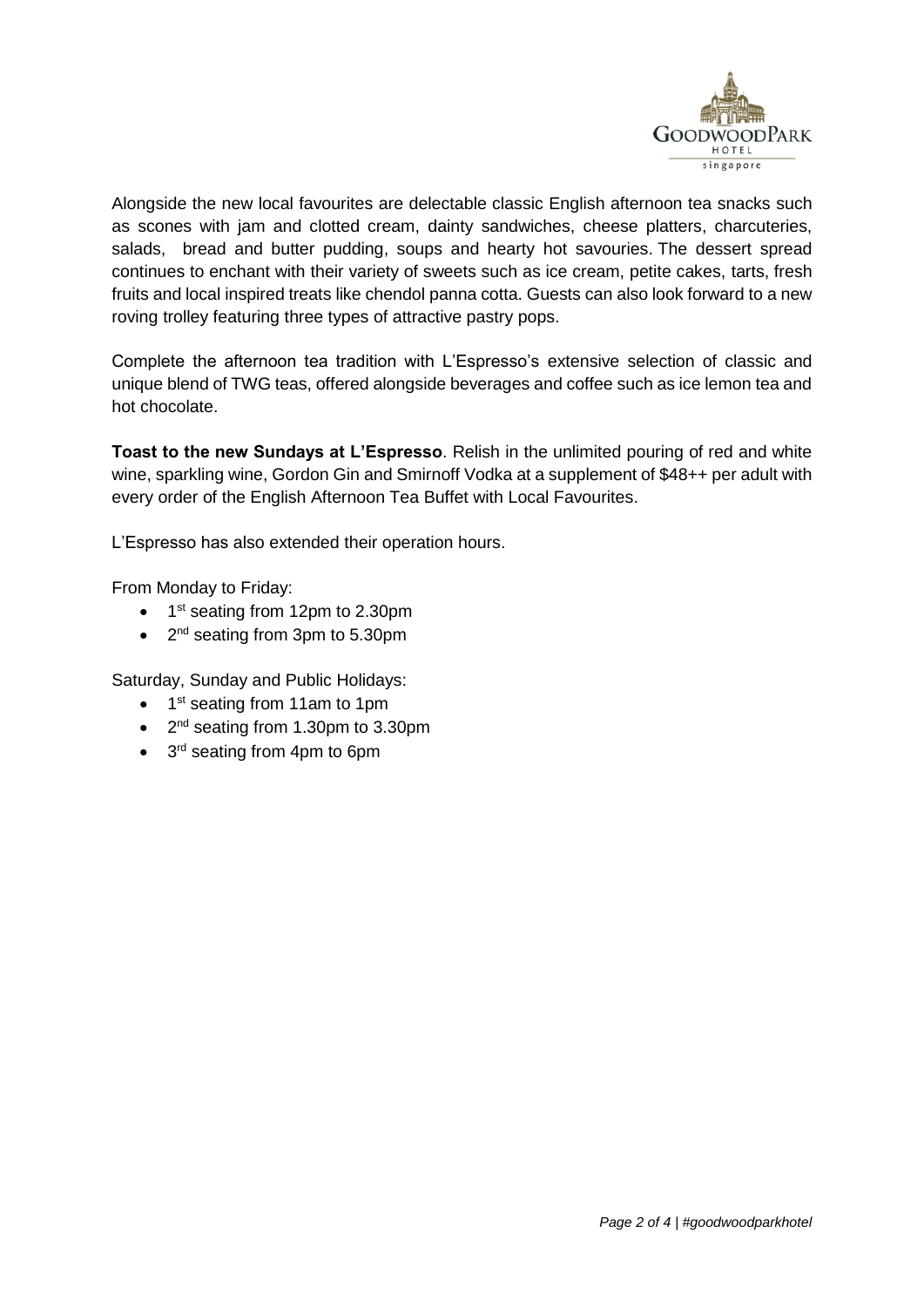

# **ENGLISH AFTERNOON TEA BUFFET WITH LOCAL FAVOURITES**

## **DETAILS AT A GLANCE**

### **Availability:**

30 April to 31 July 2021

## **Pricings:**

Inclusive of 2 servings of tea or coffee

 $\bullet$  \$55++ per adult, \$33++ per child (6 to 11 years old)

Unlimited pouring of alcoholic beverages on Sunday only

Top up of \$48++ per adult

#### **Hours:**

- **Monday to Friday**
	- o 1<sup>st</sup> seating: 12pm to 2.30pm
	- o 2<sup>nd</sup> seating: 3pm to 5.30pm
- **Saturday, Sunday and Public Holidays**
	- o 1<sup>st</sup> seating: 11am to 1pm
	- $\circ$  2<sup>nd</sup> seating: 1.30pm to 3.30pm
	- o 3<sup>rd</sup> seating: 4pm to 6pm

**Guests may call at (65) 6730 1743 or email: lespresso@goodwoodparkhotel.com to make a reservation at L'Espresso. Online reservations can be made at [https://www.goodwoodparkhotel.com/dining/l-espresso.](https://www.goodwoodparkhotel.com/dining/l-espresso)**